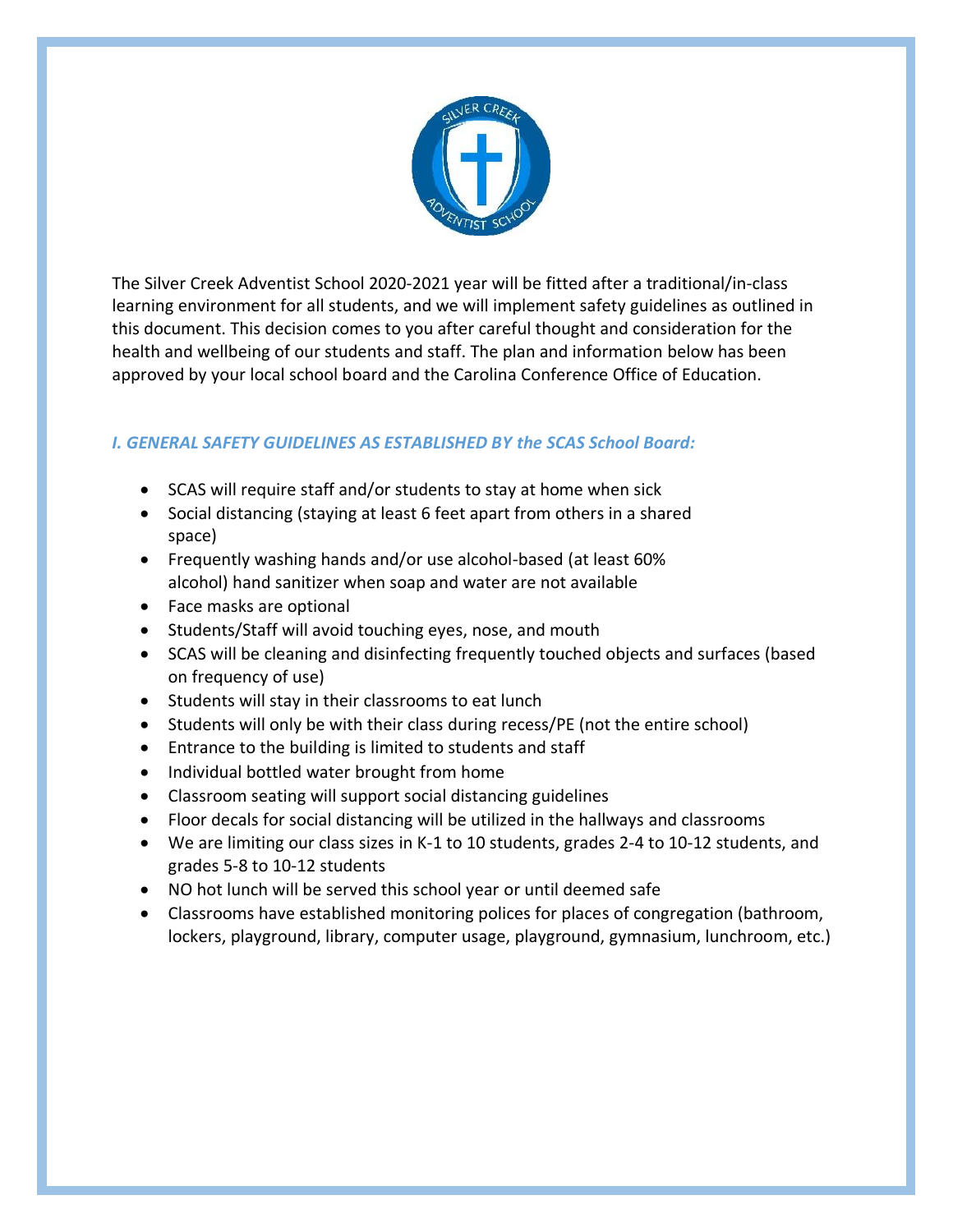## *II. GENERAL WELLNESS & HYGIENE PRACTICES AND EXPECTATIONS: In addition to the criteria referred to in the previous section, the following general hygiene practices should be followed on a regular basis in order to insure maximum protection from COVID-19 spread.*

In addition to the criteria referred to in the previous section, the following general hygiene practices will be followed on a regular basis in order to insure maximum protection from COVID-19 spread.

- Hands-free sanitizing stations will be provided in classrooms and hallways by the local school board.
- Frequent handwashing will occur throughout the school day
- Soap and paper towel dispensers will be kept refilled in classrooms and Bathrooms
- Water fountains should be disabled for use at this time. Each student/staff must provide their own bottled water for daily use. A supply of extra bottled water should be available at all times.

#### *III. VIRTUAL LEARNING LAUNCH:*

• If it is necessary, that our students must participate in virtual learning the allotted time frame to launch the program would be approximately 48 hours after school closure.

## *IV. SCHOOL CLEANING PROTOCOL:*

- The custodial staff will continue to frequently clean with an approved cleaner.
- Our cleaners meet the requirements put in place by the NC Department of Health & Human Services
- High usage areas will be cleaned daily, such as:
	- o bathrooms
	- o desks
	- o doorknobs
	- o play equipment
	- o classroom community supplies

#### *V. REGISTRATION AND SCHEDULE ADJUSTMENTS:*



Registration:

- o Teachers will call families to schedule individual times [in ord](https://creativecommons.org/licenses/by/3.0/)er to register your child(ren) for school. *This will include a time for their beginning of year assessments.*
- o Contact our school treasurer (Glenda Sparks) before you schedule a time to register your child in order to make arrangements to pay registration fees and to reserve your child(ren) spot.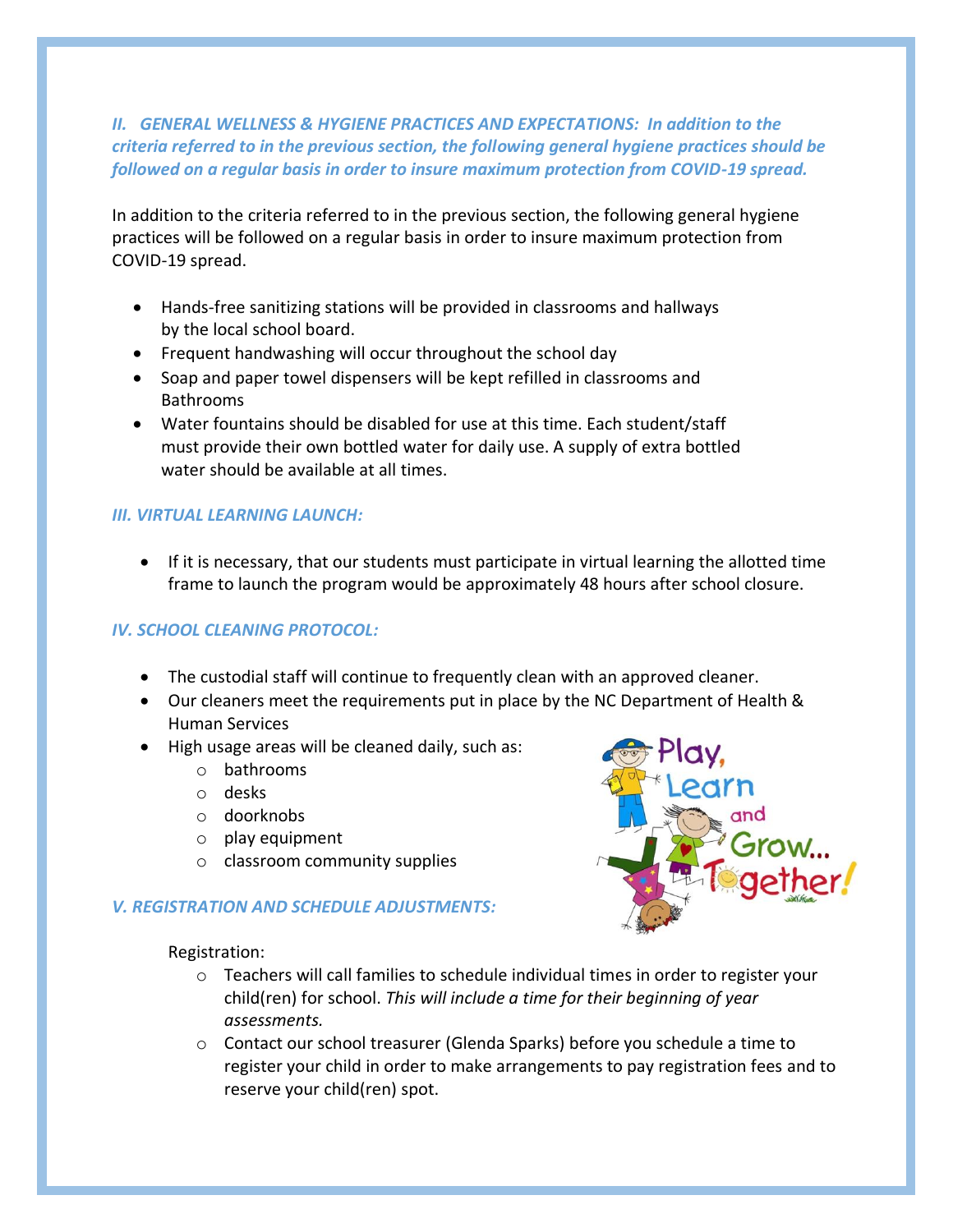Schedule Changes:

- $\circ$  It is important for your child(ren) to be on time for school in order for their morning health screening. These need to be completed by 8:00 am, in order to allow for the time needed to complete these health screenings the school **building will open at 7:30am.**
- $\circ$  Please have your child here on time, this is very important in order to keep our classrooms free from unnecessary interruption.
- o **The school day will end at 2:30 pm Monday-Thursday, you will receive virtual physical fitness activities in your child's planner.**
- o **Noon dismissals every Friday with a virtual PE activity, and chapel program offered instead of group assembles.**

#### *VI. COVID-19 SYMPTOMS AND HEALTH SCREENING:*

- Temperature monitoring
- Mandatory COVID-19 testing if symptoms are present
- Symptom questionnaire must be completed before your child can come to school
- If staff/student exhibits symptoms of illness or appears to be sick, you MUST send them home

#### *VII. REPORTING COVID-19 SYMPTOMS:*

- If any student or staff member tests positive for Covid-19 it is mandatory to report this to the Head Teacher.
- Silver Creek requests that if any student or staff member is exposed to Covid-19 that you notify the school.
- If staff/student exhibits symptoms of illness or appears to be sick, they WILL be sent home immediately
- Families will be notified if their child has been exposed to the COVID-19 virus.

#### *VIII. SAMPLE STATEMENT FOR USE IN STUDENT APPLICATION FORM FOR 2020-21:*

*I understand that although \_\_\_\_\_\_\_\_\_\_\_\_\_\_\_\_\_ (school) has taken state recommended steps to operate safely, the nature of schools, the facilities and the children involved, it is not possible to entirely eliminate all risk of COVID-19 or other contagious illnesses. I understand the assumption of risk that I am making by enrolling my child and will not hold the school liable. We ask if your child has a fever, come into contact with someone who has COVID-19, has a cough or sore throat, shortness of breath and/or difficulty breathing, aches or pains, or a recent loss of taste or smell, you will contact the school immediately. Thank you for your help as we navigate this situation. \_\_\_\_\_\_\_\_Initial*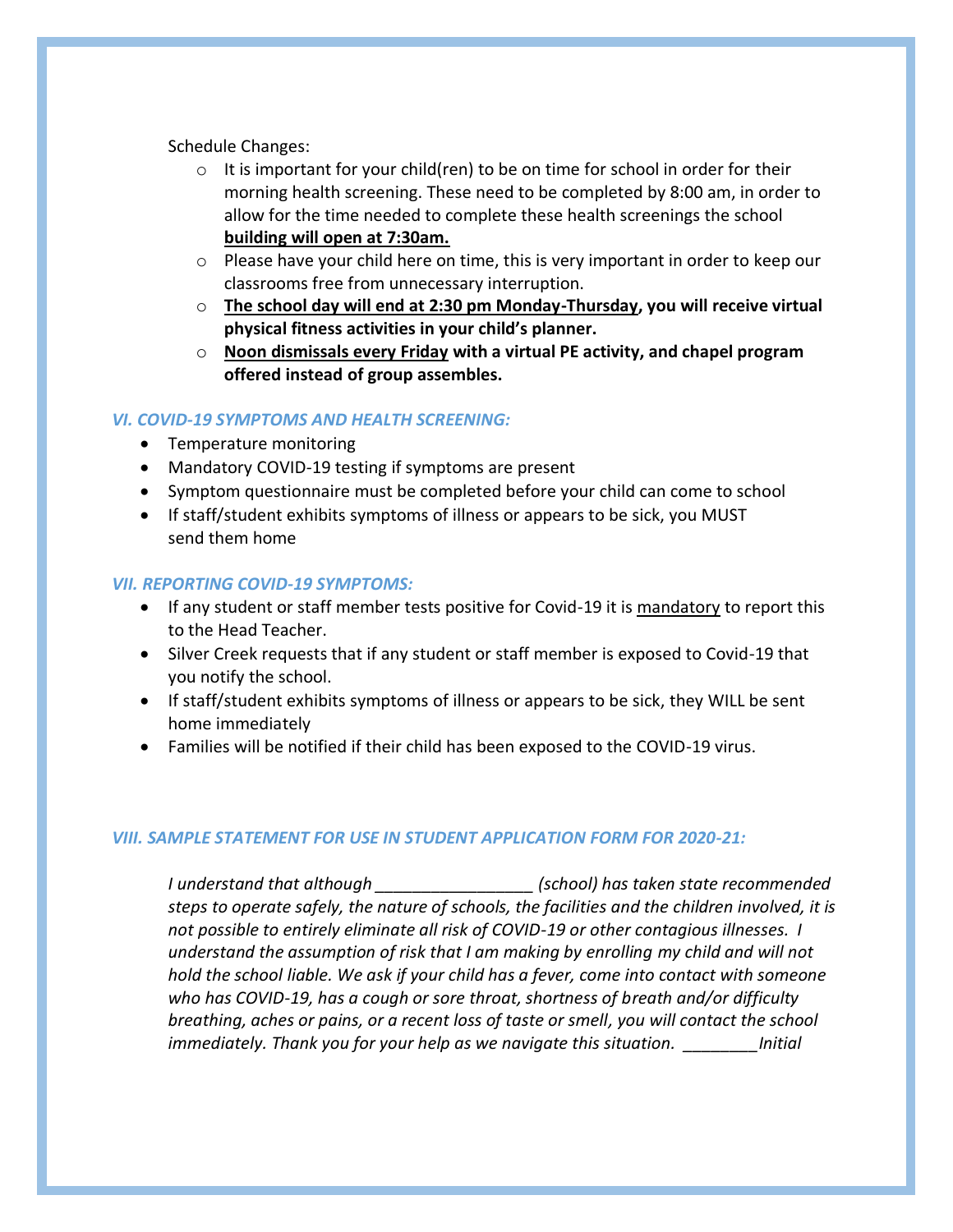# Health Questions:

(Please read, sign, and return at registration)

For the safety of all, each morning before entering the school building students and/or parents will be asked the following questions to reduce the chances of transmission of germs.

- 1. Have you been in close contact\* with someone who has a laboratory confirmed COVID-19 diagnosis in the last 14 days?
- 2. Do you currently have a fever of 100.4 degrees or higher or the chills?
- 3. Do you have a frequent cough or sore throat?
- 4. Are you experiencing shortness of breath or difficulty of breathing?
- 5. Do you currently, or have you recently experienced a headache or body aches or pain?
- 6. Have you experienced a recent loss of taste or smell?

\*According to the Center for Disease Control and Prevention (CDC), close contact is defined as a)Being within approximately 6 feet (2 meters) of a COVID-19 case for a prolonged period of time (defined as greater than 15 minutes); or b)having direct contact with infectious secretions of a COVID-19 case (e.g., being coughed on)

*I understand that if the answer to any of the above questions is yes, my child will be asked to go home immediately and cannot return to school without a written doctor's note. I agree to answer these questions honestly, because I understand that is it very important for the safety of others. Falsification of daily health questionnaire could result in termination of enrollment.*

*\_\_\_\_\_\_\_\_\_\_\_\_\_\_\_\_\_\_\_\_\_\_\_\_\_\_\_\_\_\_\_\_\_\_ \_\_\_\_\_\_\_\_\_\_\_\_\_\_\_\_\_ Parent Signature* Date